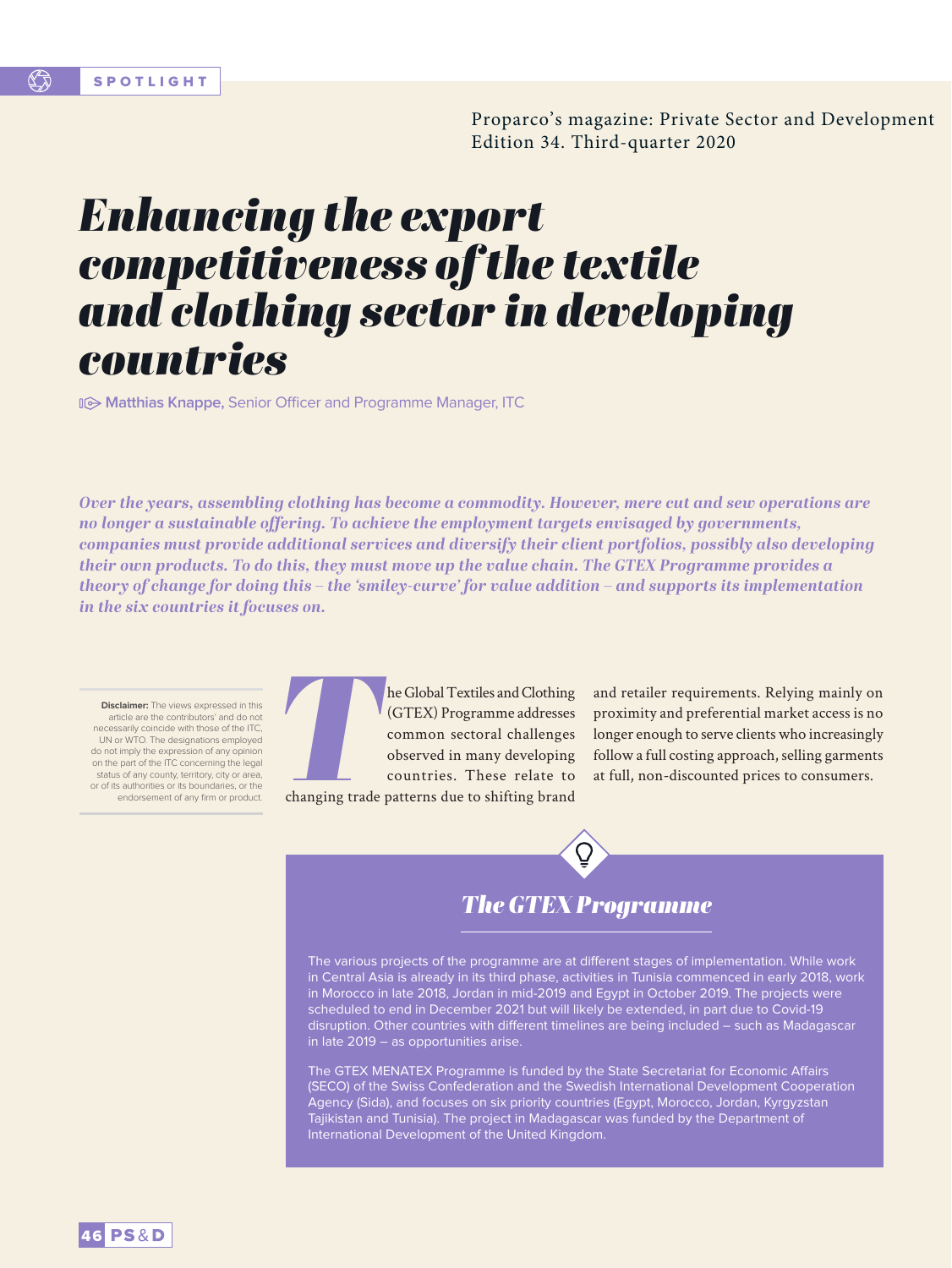Common challenges include low market diversification; dependence on simple cut and sew operations, with low service provision, low productivity levels and inadequate engineering approaches; missing national backward integration with fabrics and trims being imported; as well as social and environmental sustainability concerns. Moreover, middle management is often filled with expatriates, as companies cannot find sufficient local expertise. Also, textile- and clothing-related trade and investment support institutions are too weak to effectively enable the challenges to be addressed. Hence, the Programme works at both enterprise and institutional levels.

# **THEORY OF CHANGE**

The 'smiley-curve' for value addition in the global apparel value chain provides the basis for the Programme's theory of change. It provides a succinct overview of where and with which service offerings companies can capture value from, and add value to their operations. It also shows opportunities for closer collaboration at the regional level, to address the missing links in the value chain. The figure below shows that the most important value-adding stages are the intangible services at the pre-production (left side of the 'smiley-curve') and post-production (right side of the 'smiley-curve') stages.

#### **AN ARTICLE BY MATTHIAS KNAPPE**

#### *Senior Officer and Programme Manager, ITC*

Matthias Knappe has over 25 years of diversified professional experience in international trade and development. He has worked at the enterprise institutional and governmental levels. Matthias is presently leading the fibres, textiles and clothing programme of the International Trade Centre. Over the last 15 years, he has been working with the T&C sector around the world to increase its export competitiveness. Understanding the needs of the market, he designed ITC's Global Textiles and Clothing programme and created the ITC African Cotton Development Initiative. He holds two master's degrees, in economics and development economics.

# The GTEX theory of change Extracting value added from the textile and clothing value chain  $\blacktriangledown$



*Source:* GTEX, 2020.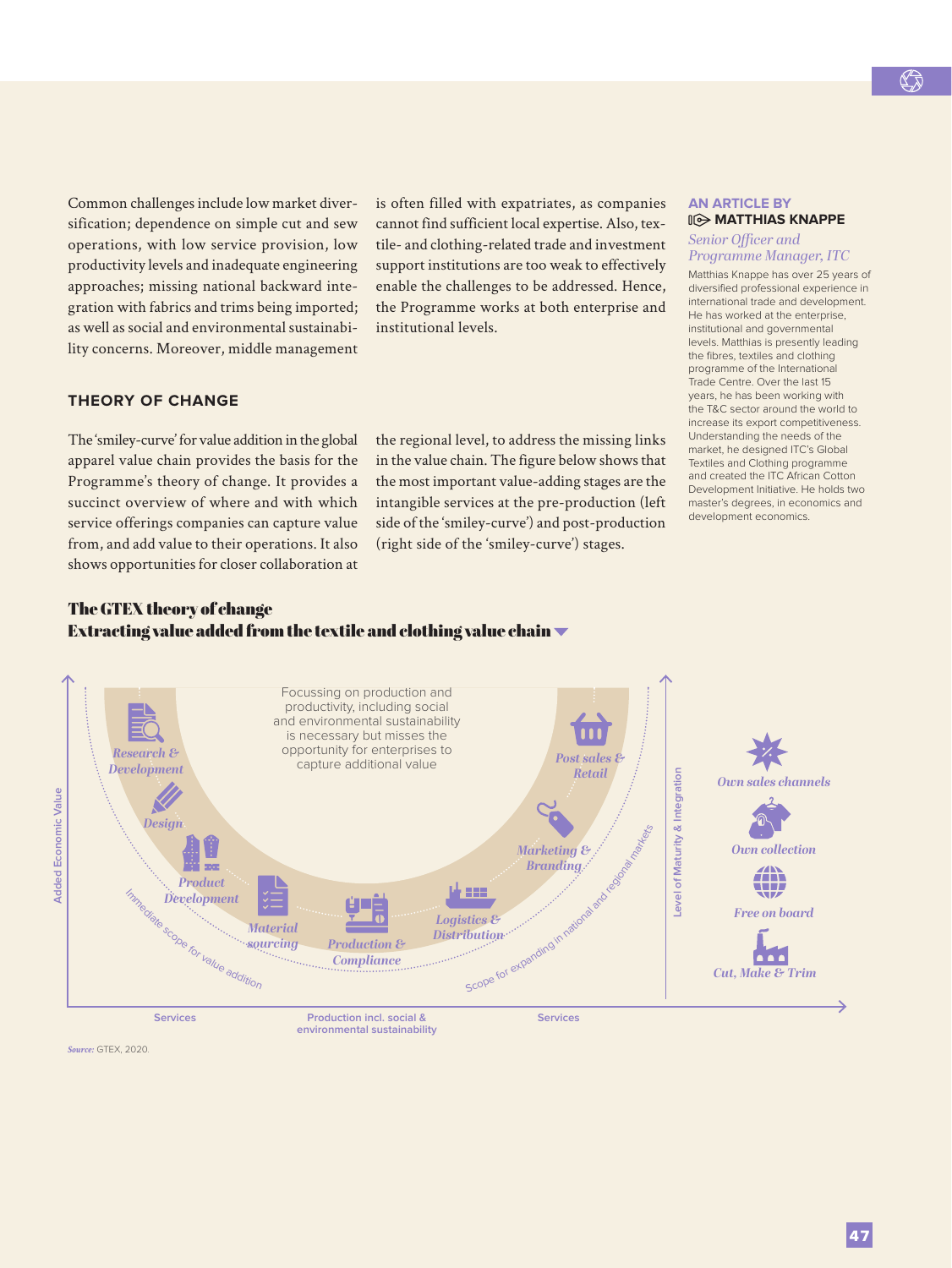#### **FOCUS GTEX**

The Global Textiles and Clothing Programme (GTEX) and its related work in the Middle East and North Africa (MENATEX) promotes textile and clothing exports from Kyrgyzstan and Tajikistan, as well as from Egypt, Jordan, Morocco and Tunisia. By enhancing the export competitiveness of the sector, the Programme expects to increase exports and subsequently employment.

Over the years, assembling clothing has become a commodity. Consequently, the 'smiley-curve' has become increasingly steeper, reflecting a declining share of value addition in assembly tasks. Hence, performing only simple cut and sew operations is not a desirable and sustainable position for many companies. While productivity, lean processes and social and environmental compliance on the factory floor are necessary to consolidate the existing client base and to lay the foundation for starting to move up the value chain, they are not sufficient to grow and to achieve the employment targets envisaged by the respective governments. In fact, relying only on temporary cost advantages would be dangerous. Thus, companies must move beyond production, and provide additional services, while diversifying their client portfolios.

## **BUILDING SME COMPETITIVENESS TO MOVE UP THE VALUE CHAIN**

Applying these insights, GTEX/MENATEX helps companies in developing countries to build the capacity to fulfil critical functions along the value chain, to meet identified market requirements. Taking over additional functions, companies will be able to move from simple cut and sew operations toward a full package offering and, in some cases, to developing their own products. Value addition through service provision starts with production processes, by introducing lean manufacturing techniques and ensuring companies' social and environmental performance. Pre-production, the Programme builds the skills to start sourcing the fabrics and trims they require in new sourcing destinations, and provides product development and design training. Post-production, it focusses on creating marketing and branding know-how, and creates linkages to new clients in diversified markets.

Moving up the right side of the 'smiley-curve' requires in-depth market and consumer knowledge, a known brand name in the targeted consumer segment, and physical or virtual sales outlets in target markets. Hardly any companies have the required knowledge, skills, and sales networks in traditional export markets. Therefore, the Programme helps a few companies with their own product offerings to add value at the post-production stage, by focussing on the home country and gradually expanding within the region.

In Tajikistan – an early starter with the Programme – beneficiary companies have reported additional exports of USD 18.6 million since 2018. This represents 15% of the sector's employment, with an average salary increase of 10.5% in 2019.

The Programme also fosters collaboration among companies, based on strong synergies, representing an attitudinal shift away from working in isolation. In Tunisia, companies created two collaboration consortia. One among lingerie manufacturers jointly sourced material, leading to a 10% reduction of input costs. Another jointly assembled a collection for presentation at the next trade fair.

The Programme also supports a mentoring approach between large 'champion' and smaller companies. Champions gain, as they create additional trustworthy opportunities for outsourcing, with the programme incentivising additional linkages. Initially perceived as challenging, the Covid-19 crisis has shown that this novel approach can work. In Morocco and Tunisia, some larger companies that had access to the right PPE fabrics and skills coached smaller ones to produce regulation-compliant facemasks.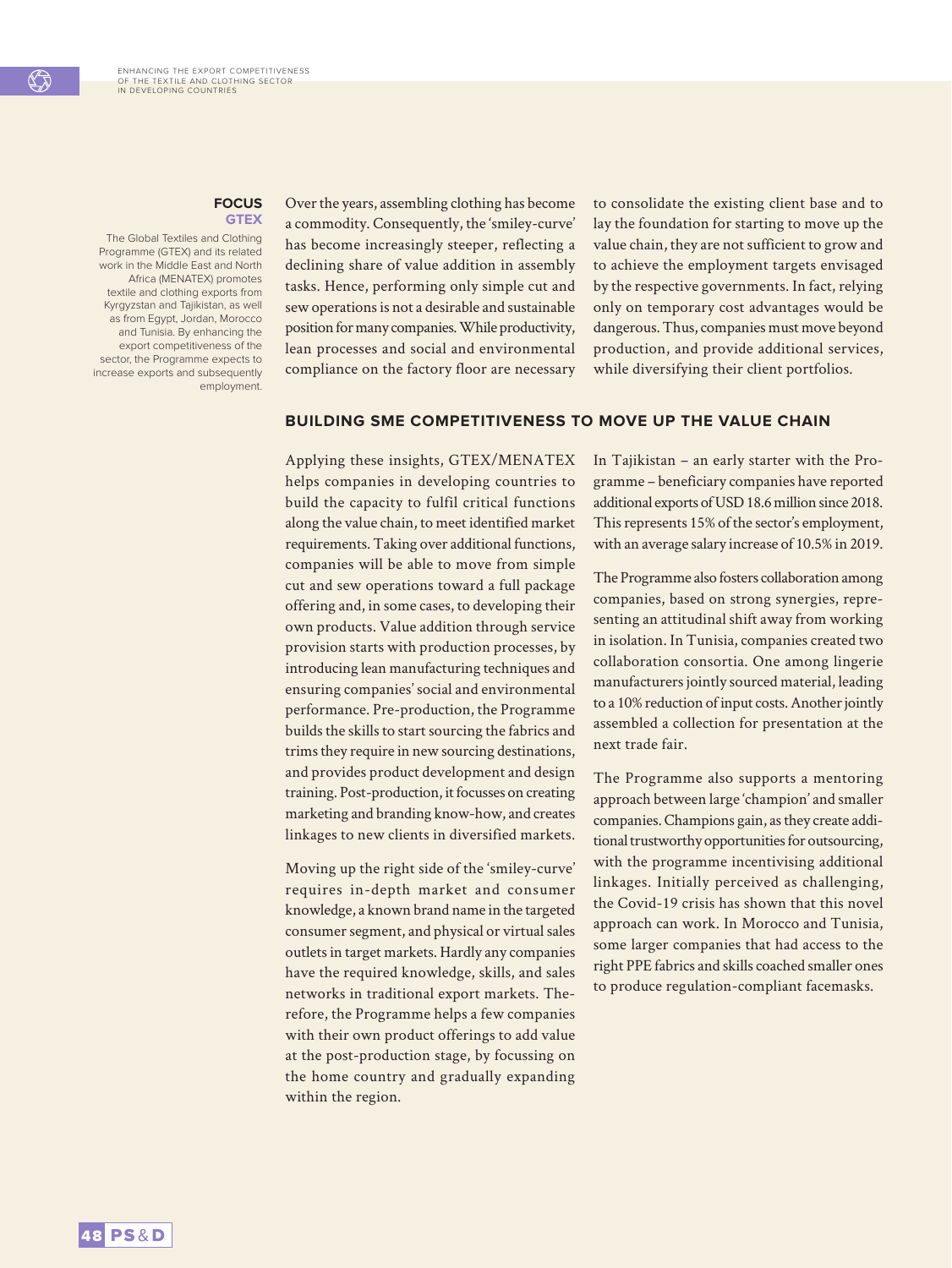#### **AN IMPROVED INSTITUTIONAL ECO-SYSTEM TO SUPPORT THE SECTOR**

The Programme can work with only a small sample of companies in each country, so to ensure sustainability, it builds the capacity of T&C (textile & clothing) support institutions. Following assessment, the Programme supports institutions in preparing performance improvement roadmaps and new service portfolios for companies. Academic and vocational training institutions are also sustainably linked to the industry through closer partnerships. For example, in Tunisia a partnership between the sector association (FTTH) and the ESSECT business

school allowed master's and PhD students to work with T&C companies, while providing the sector with scientific research work. Also, the Programme facilitated collaboration between FTTH and l'École nationale d'ingénieurs de Monastir (ENIM) to adapt the 'Ingénieur en Habillement' diploma to the changing needs of the industry. In Kyrgyzstan and Tajikistan, local universities established garment training centres to serve the industry, providing academic and technical education.

## **A GLOBAL COMPONENT ON KNOWLEDGE MANAGEMENT AND REGIONAL COLLABORATION**

For MENA countries, the approach also offers opportunities for closer collaboration at a regional level, as none of the countries, with the partial exception of Egypt, can offer an integrated national value-chain. This is challenging, though, since stakeholders see themselves as competitors, rather than collaborators. At the enterprise level, however, the Programme has created a number of promising linkages.

These include a Tunisian company setting up production facilities in Egypt to export dutyfree to the US market, as well as Moroccan and Tunisian companies sourcing fabrics from Egypt to benefit from regional cumulation, to fulfil the EU market's double-transformation Rules of Origin requirements. The Programme highlights these benefits to encourage mutually beneficial collaboration at a larger scale.

#### **COVID-19 RESPONSE AND ADJUSTMENTS**

The global pandemic and its related supply and demand shocks will have implications for the Programme. Targets will need to be adjusted, as markets are heavily disrupted and clothing sales are expected to remain low in the months to come. Nevertheless, the overall approach remains valid as it addresses the major weaknesses in the T&C industry, making suppliers more competitive and resilient to shocks.

The crisis requires companies, brands and retailers to innovate with new processes, and to develop partnerships. Hence, the Programme advises companies on how to modernize their costing and pricing systems, among others, enabling them to work with brands and retailers so that garments can be sold to consumers at non-discounted prices.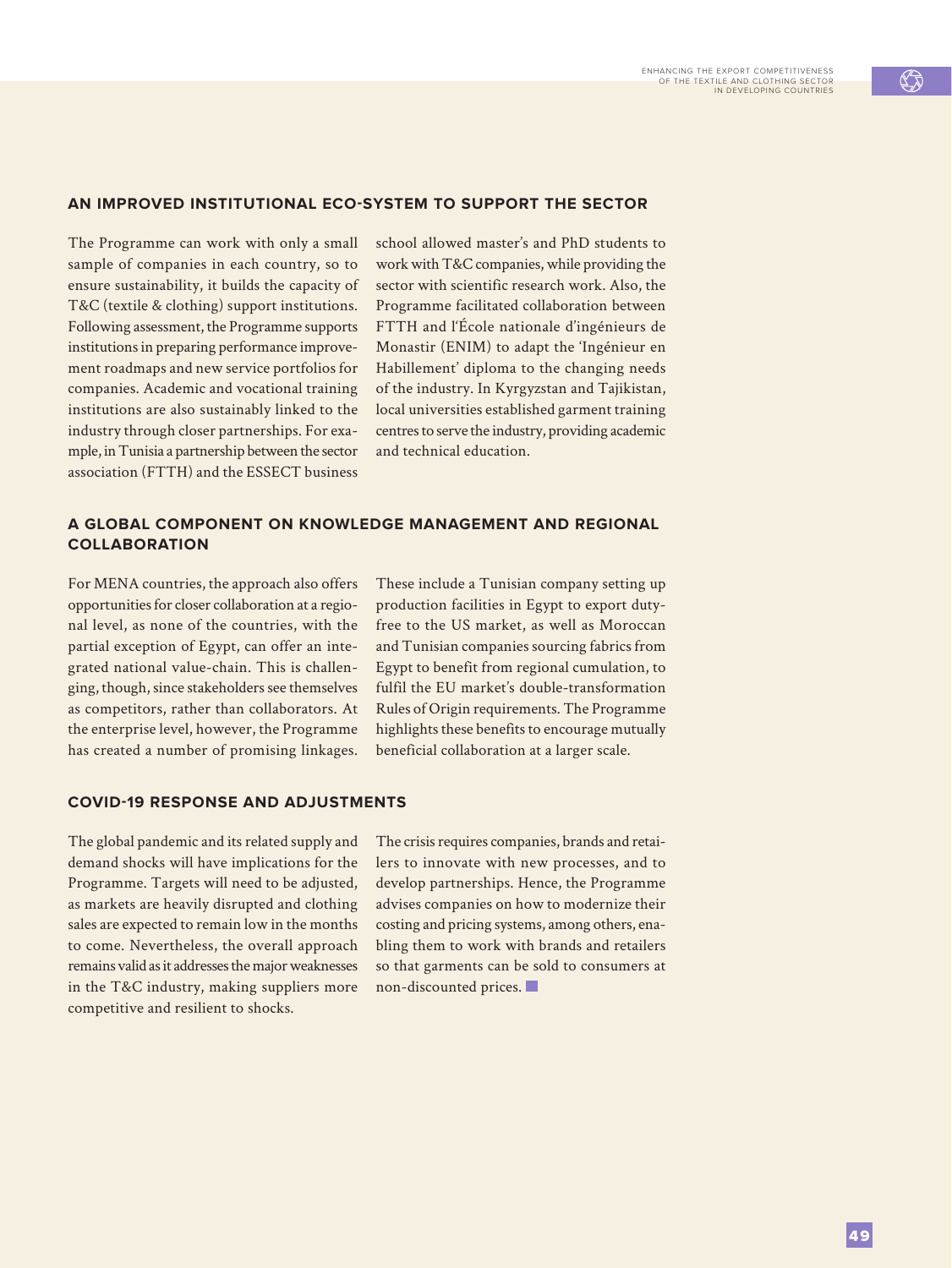La Revue de Proparco : secteur privé et développement Édition 34. Troisième trimestre 2020

# *Renforcer la compétitivité des exportations dans le secteur du textile et de l'habillement pour les pays en développement*

**Matthias Knappe, Senior Officer et directeur de programme, ITC** 

*La confection de vêtements est devenue en soi une véritable activité marchande. Cependant, les opérations de découpe et de couture ne sont pas, en tant que telles, commercialement viables. Les entreprises du secteur doivent donc proposer des services complémentaires et diversifier leurs portefeuilles de clientèle – y compris en développant, le cas échéant, leurs propres produits. Il faut donc qu'elles prennent en compte toutes les étapes de la chaîne de valeur de leur secteur, en parvenant à apporter de la valeur ajoutée à chacune d'entre elles. Le GTEX propose à cet effet une théorie du changement (la « courbe en sourire ») visant l'accroissement de la valeur ajoutée et apporte un soutien à sa mise en œuvre dans les six pays où le programme GTEX concentre son action.*

**Avertissement :** les opinions exprimées dans cet article sont celles de son auteur et ne reflètent pas nécessairement celles de l'ITC, des Nations unies ou de l'OMC. Les formulations utilisées n'impliquent en rien une quelconque prise de position de la part l'ITC en ce qui concerne le statut juridique d'un pays, territoire, ville ou région, ses autorités ou le tracé de ses frontières, pas plus qu'elles ne témoignent d'un soutien à telle entreprise ou à tel produit.



e Programme mondial pour le<br>textile et l'habillement (GTEX)<br>s'attaque aux défis sectoriels<br>que rencontrent couramment<br>de nombreux pays en dévelop-<br>pement. Ces défis sont liés à l'évolution des textile et l'habillement (GTEX) s'attaque aux défis sectoriels que rencontrent couramment de nombreux pays en développement. Ces défis sont liés à l'évolution des

modèles commerciaux exigée par les marques et les distributeurs. Car désormais, s'appuyer essentiellement sur la proximité géographique et l'accès préférentiel à un marché ne suffit plus pour satisfaire des clients de plus en plus tournés vers une approche de coût complet, et qui

# *Le Programme GTEX en question*

Les différents projets portés par le Programme GTEX en sont à des stades divers de mise en œuvre. Si la phase 3 a déjà débuté en Asie Centrale, les travaux ont été engagés début 2018 en Tunisie, fin 2018 au Maroc, mi-2019 en Jordanie et au mois d'octobre 2019 en Égypte. Les projets, qui devaient au départ se terminer fin décembre 2021, seront vraisemblablement prorogés – notamment en raison des perturbations entraînées par l'épidémie de Covid-19. En fonction des opportunités, d'autres pays sont susceptibles d'intégrer le Programme – comme ce fut le cas de Madagascar fin 2019 – mais avec des échéances distinctes.

Le programme GTEX-MENATEX est financé par le Secrétariat d'État à l'économie (SECO) de la Confédération suisse et par l'Agence suédoise de développement et de coopération internationale (Sida). Il est axé sur six pays prioritaires (Égypte, Maroc, Jordanie, Kirghizstan, Tadjikistan et Tunisie). Le projet malgache a pour sa part été financé par le Département du développement international du Royaume-Uni.

16 SP&D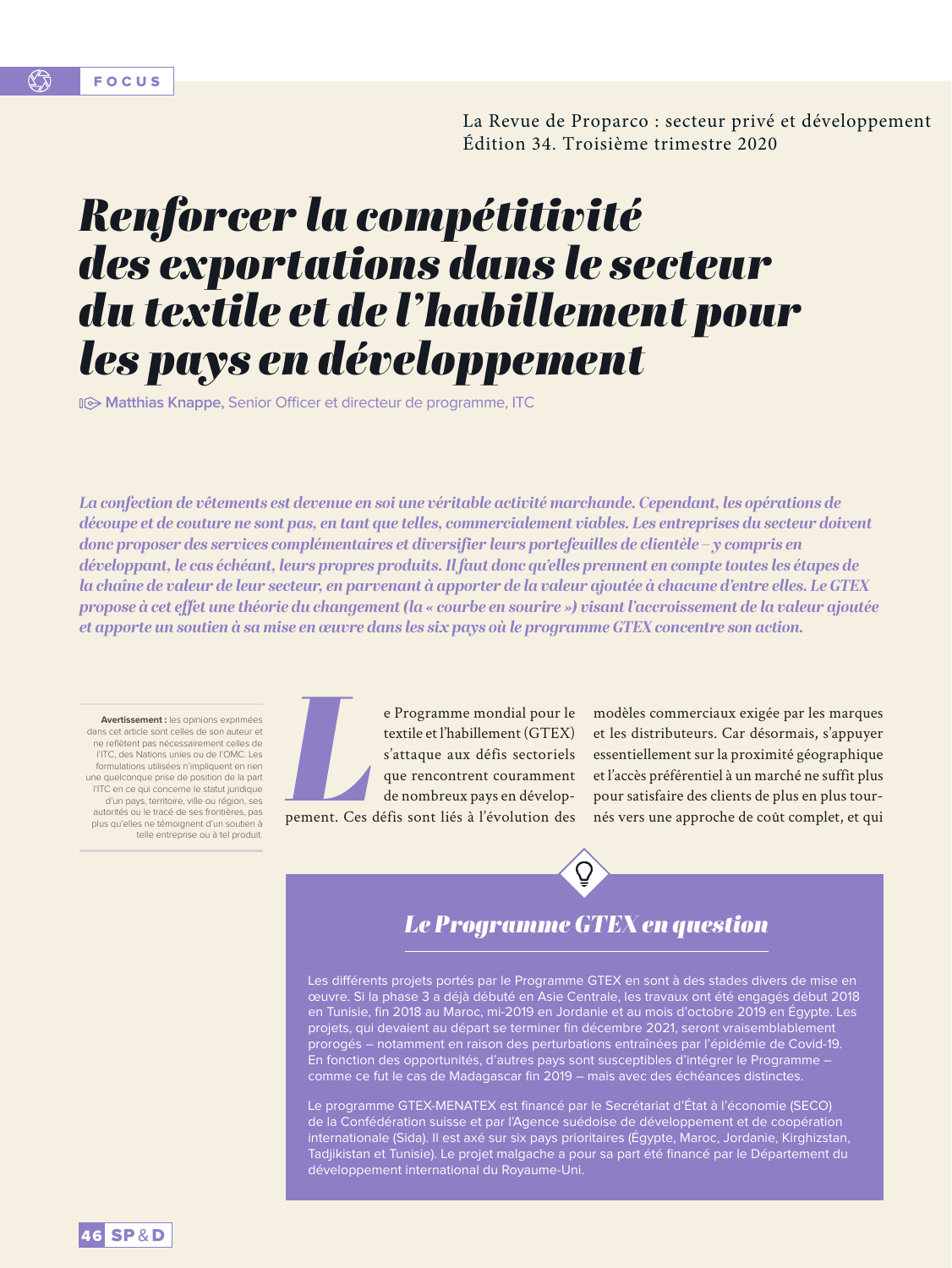souhaitent vendre à leurs consommateurs des vêtements au prix du marché, sans réduction.

Et les défis sont effectivement nombreux. Dans les pays en développement, la diversification commerciale est généralement peu importante, la dépendance aux opérations de base (taille et couture) est forte, avec un niveau de service assez faible, une productivité insuffisante et des approches techniques inadaptées. Il n'y a, en outre, que très peu d'intégration en amont : les matières premières (tissus et fournitures) sont majoritairement importées. L'encadrement

**THÉORIE DU CHANGEMENT**

La théorie du changement proposée par le Programme peut être schématisée par une « courbe en sourire » (*smiley curve*, voir ci-dessous); elle vise à accroître la valeur ajoutée dans la chaîne de valeur mondiale du vêtement. La courbe montre de façon synthétique où et avec quelle offre de services les entreprises vont pouvoir capter de la valeur – et en créer davantage dans leurs opérations. Cette approche permet également

intermédiaire des entreprises est souvent en grande partie constitué d'expatriés, car elles ont du mal à identifier les compétences locales pour ces postes. Les problématiques sociales et environnementales ne sont pas toujours suffisamment prises en compte. Enfin, dans le secteur, les institutions sont souvent trop faibles pour aider les entreprises à relever efficacement ces différents défis – ce qui explique que le programme GTEX intervient à la fois au niveau des entreprises et au niveau institutionnel.

d'identifier des opportunités de collaboration plus étroite au niveau régional, afin de répondre aux problèmes de « chaînons manquants » dans cette chaîne de valeur. Les étapes les plus importantes dans la création de valeur concernent les services immatériels et les phases de préproduction (côté gauche du « sourire ») et de postproduction (côté droit de la courbe).

#### **UN ARTICLE DE MATTHIAS KNAPPE**

#### *Senior Officer et directeur de programme, ITC*

Matthias Knappe a plus de 25 ans d'expérience en commerce international et en développement, aussi bien auprès d'entreprises que d'institutions ou de gouvernements. Il dirige aujourd'hui le programme du Centre du commerce international (ITC) pour les fibres, les textiles et l'habillement. Il travaille avec les acteurs du secteur textile et de l'habillement partout dans le monde, pour renforcer la compétitivité de leurs exportations. Il a conçu le programme de l'ITC pour le textile et l'habillement (Global Textile and Clothing Programme) et lancé l'Initiative pour le développement du coton africain (African Cotton Development Initiative). Il est titulaire de deux masters, l'un en économie, l'autre en économie du développement.

# Théorie du changement GTEX Capter la valeur ajoutée dans les chaînes de valeur de l'habillement

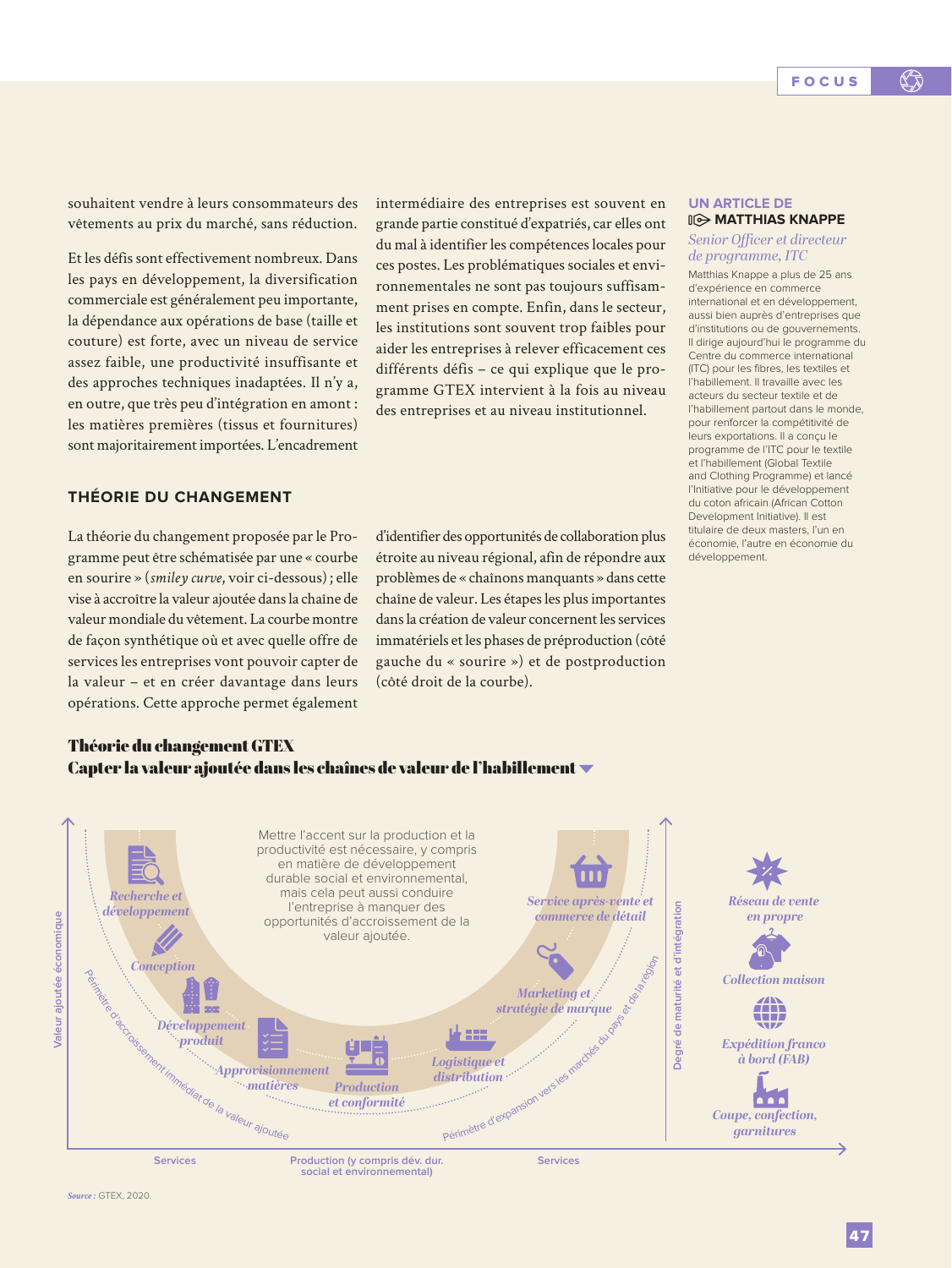#### **REPÈRES GTEX**

Le Programme mondial pour le textile et l'habillement (GTEX), avec son chapitre Moyen-Orient et Afrique du Nord (MENATEX), a pour objectif la promotion des exportations de textile et de vêtements du Kirghizstan et du Tadjikistan, ainsi que de l'Égypte, de la Jordanie, du Maroc et de la Tunisie. En renforçant leur compétitivité, le GTEX entend faire progresser les exportations du secteur et, de ce fait, l'emploi.

Le simple assemblage des vêtements est devenu une activité commerciale assimilable à une matière première. La « pente » de la « courbe en sourire » s'est, de ce fait, accentuée, reflétant un recul de la part des tâches d'assemblage dans l'apport de valeur. Pour beaucoup d'entreprises, la réalisation d'opérations consistant à couper et coudre ensemble des vêtements ne constitue donc plus un positionnement souhaitable, ni viable. Si la productivité, la rationalisation des processus et la conformité des unités de production avec les normes sociales et environnementales sont nécessaires pour consolider l'actuelle clientèle, elles ne suffisent pas non plus à assurer la croissance. Il pourrait même s'avérer dangereux de se reposer uniquement sur des avantages de coûts, nécessairement temporaires. Il faut donc aller au-delà de la production et proposer d'autres services, tout en diversifiant les portefeuilles de clients.

# **DÉVELOPPER LA COMPÉTITIVITÉ DES PME POUR GRAVIR LA CHAÎNE DE VALEUR**

Fort de ces constats, le programme GTEX-MENATEX apporte son soutien aux entreprises de pays en développement pour leur permettre de renforcer leur capacité à capter plus de valeur ajoutée tout au long de la chaîne de valeur. En diversifiant leurs activités, les entreprises sont plus en mesure de passer des simples opérations de coupe et d'assemblage à une offre complète, voire, dans certains cas, au développement de leurs propres produits.

L'apport de valeur ajoutée par la prestation de services débute au stade de la production : elle passe par l'introduction de techniques de fabrication optimisées et par la performance sociale et environnementale de l'entreprise. Au niveau de la préproduction, le Programme s'attache à renforcer les compétences nécessaires aux achats de tissus et d'ornements. Il propose aussi des formations sur le développement de produits, le *design* et la création. En postproduction, il se concentre sur l'acquisition d'expertise en marketing et en stratégie de marque, et des techniques de développement commercial.

Pour glisser progressivement vers la droite, le long de la « courbe en sourire », il faut une connaissance approfondie du marché et du consommateur, une marque reconnue sur le segment de clientèle visé, et des points de vente physiques ou virtuels sur les marchés identifiés. Sur les marchés d'exportation traditionnels, très peu d'entreprises ont les compétences, les savoirfaire et les réseaux de distribution requis. C'est pourquoi le Programme accompagne certaines

d'entre elles dans le développement d'une offre propre, afin d'accroître la valeur économique dans la phase de postproduction, d'abord dans leur pays d'origine, puis dans la région.

Au Tadjikistan – l'un des premiers pays où a débuté le Programme –, les entreprises bénéficiaires font état d'exportations supplémentaires s'élevant à 18,6 millions de dollars depuis 2018, soit 15 % de l'emploi du secteur, et une augmentation salariale qui a atteint 10,5 % en 2019.

Le Programme encourage aussi la collaboration entre les entreprises, ce qui fait peu à peu évoluer les mentalités. En Tunisie, par exemple, les entreprises du secteur ont créé deux consortiums; le premier regroupe les fabricants de lingerie pour leur permettre de mutualiser leurs achats de matières premières – ce qui s'est traduit par une baisse de 10 % du coût des intrants. L'autre consortium a mis sur pied une collection complète, en vue de sa présentation lors d'un prochain salon.

Le GTEX met aussi en avant une approche fondée sur le *mentoring* : des industriels bien établis parrainent des entreprises de taille plus modeste. Les « parrains » profitent ainsi de nouvelles opportunités de sous-traitance et bénéficient des mesures incitatives prévues par le Programme pour la création de liens économiques avec leurs « poulains ». Cette approche innovante, d'abord perçue comme difficile à mettre en œuvre, a montré sa pertinence lors de la crise liée à la Covid-19. Au Maroc et en